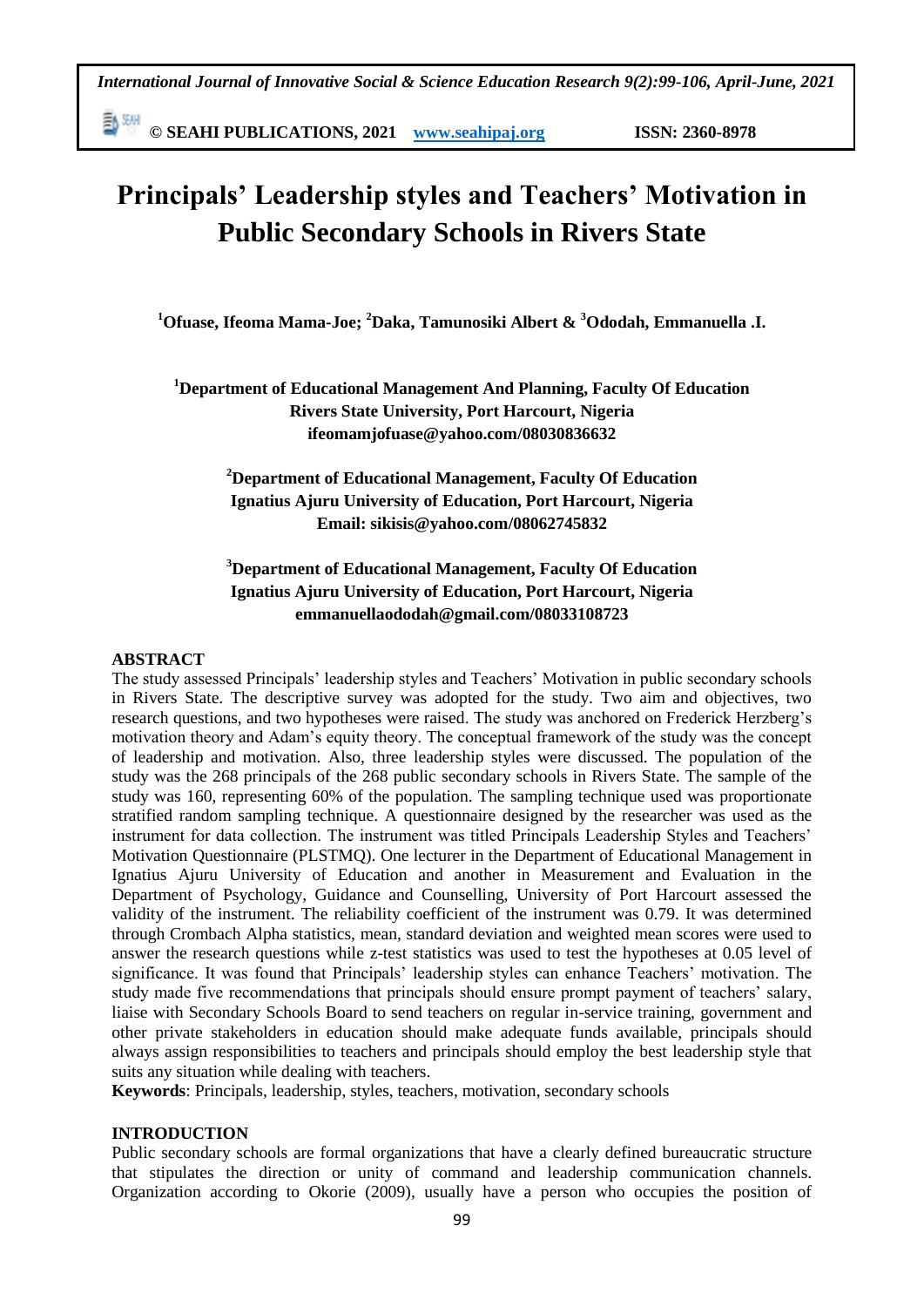leadership, such a person is seen as the chief administrator of the organization. In public secondary schools, principals are appointed by the senior secondary schools board to plan, coordinate and oversee the day-to-day operations of the school. The government has the responsibility to ensure that the goals of public secondary schools are met or achieved through utilization of available resources for implementation of educational policies and programmes.

The principals in public secondary schools are seen as the leaders of the school and their effective leadership style will in a long way motivate their teachers. And when these teachers are motivated, they tend to put in their best for a productive outcome. Most principals of public secondary schools do not motivate their teachers even when their teachers have done extremely well. When this occurs, it tends to demotivate their teachers and have negative effect on their output. Principals are the number one people in the school organization around whom all the school activities resolves. They are the schools' image makers, role model supervisors of academic and administrative activities. They are the staff (teachers) motivators and the schools representatives in most cases and makes or mars the schools organization, they set standards and gives teachers the spring board to release their potential for goal achievement (Daka, 2011).

## **Statement of Problem**

Principals are the chief executive officers in public secondary schools. They are responsible for the day-to-day administration of the schools. What is of concern to the researcher is that it appears that teachers in public secondary schools in Rivers State are not properly motivated by their principals and that has affected their productive, output. Most leadership styles of principals are very poor. Sadly, most principals do not know how and when to motivate their teachers even when these teachers are making sure that they carry out their assigned responsibilities or duties whether in a favourable or unfavourable learning environment and conditions.

### **Aim and Objectives**

The aim of the study was to identify how principals' leadership styles can enhance teachers' motivation in public secondary schools in Rivers State. Specifically, the objectives of the study were to:

1. Identify the roles of principals' leadership styles in enhancing teachers' motivation in public secondary schools in Rivers State.

2. Identify the strategies employed by principals' leadership styles in teachers' motivation in public secondary schools in Rivers State.

## **Research questions**

The following research questions guided the study. They are:

1. What are the roles played by principals' leadership styles enhancing teachers' motivation in public secondary school in Rivers State?

2. What are the strategies employed by principals' leadership styles in teachers' motivation in public secondary school in Rivers State?

## **Hypothesis**

1. There is no significant difference between principals' leadership styles of male and female principals in the role played by principals in enhancing teachers' motivation in public secondary school in Rivers State.

2. There is no significant difference between principals leadership style of male and female principals on the strategies in teachers' motivation in public secondary school in Rivers State.

## **Review of Related Literature**

## **Theoretical Framework**

There are many theories on motivation as there are so many scholarly articles on it. But for the purpose of this study, the theoretical framework that will be adopted are Frederick Herzberg's Motivation-Hygiene Theory and Adam's Equity Theory respectively.

*Frederick Herzberg's Motivation Theory (Hygiene Theory):* This theory was propounded in 1957 by Frederick Herzberg with his other colleagues; F, Mausner, B and Snyderman, B.S. Frederick Herzberg was a clinical psychologies and later switched focus to become an industrial psychologist. The theory stated that what ultimately motivates workers to put in their effort into organizational work differs from one individual to another as that will make them not to work. That motivation either intrinsic or extrinsic reward placed in the work should be able to satisfy the workers. Herzberg's theory is of the view that, motivators' need must be satisfied for motivation and job satisfaction to be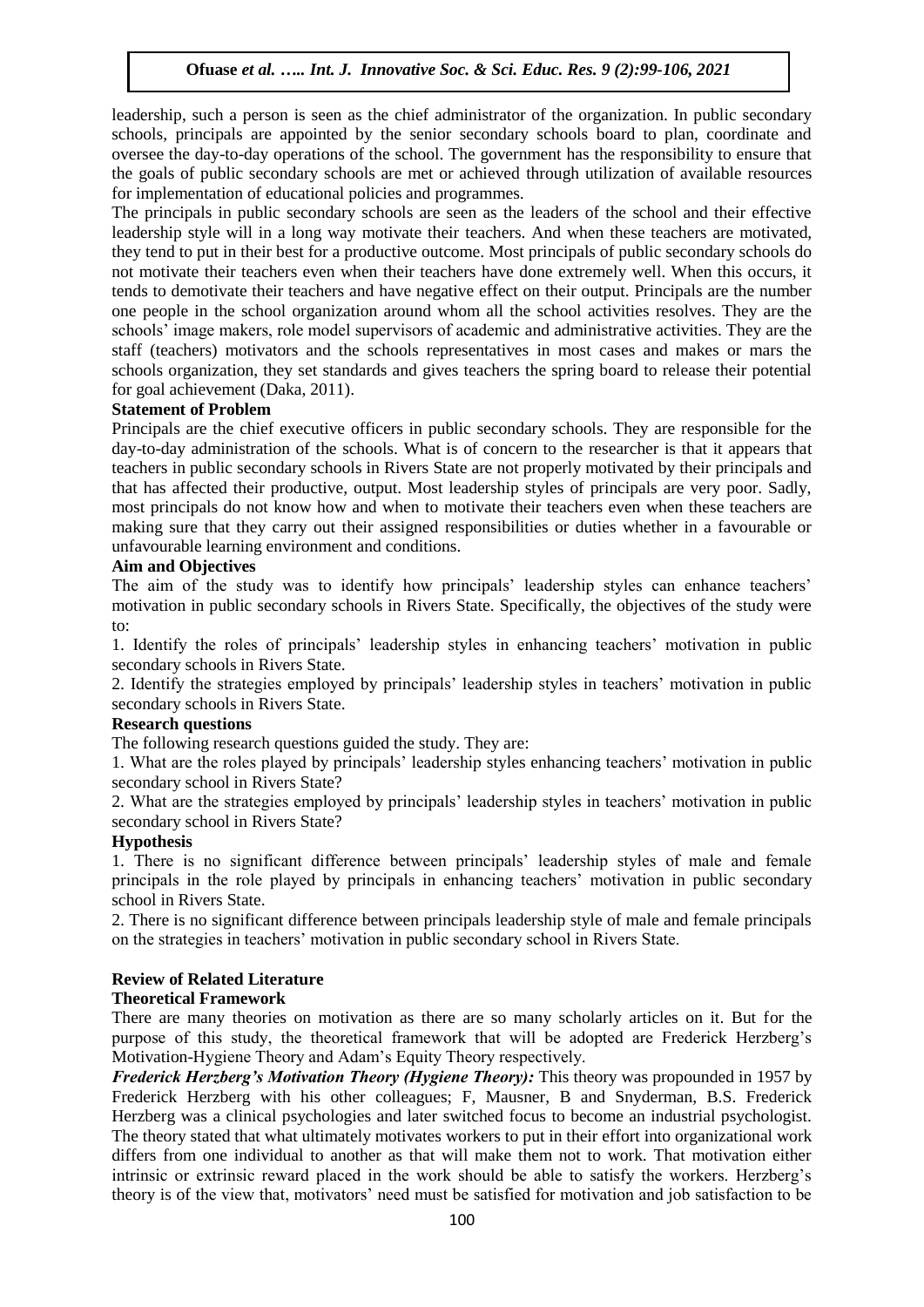high in the organization. The hygiene factor here, relates to those outcome that leads to job dissatisfaction which include security, good working condition, company polices, co-workers relations and supervisor's relation and pay. He went further to predict that, the factors that leads to right for attitudes were different from the factors that led to wrong job attitude. According to him, right job attitudes are motivators while wrong job attitudes are hygiene factors. He used the table below to explain his point of argument.

| ັ<br><b>Motivators</b>  | <b>Hygiene Factors</b>                             |
|-------------------------|----------------------------------------------------|
| Achievement             | Policy and Administration                          |
| Recognition             | Micromanagement                                    |
| Advancement             | Relationship (Supervisors, peers and Subordinates) |
| The work itself         | Job security                                       |
| Responsibility          | Personal life                                      |
| Potential for promotion | Work condition                                     |
| Potential for salary    | Personal growth status                             |

**Table 1: Motivators (Right) and Hygiene (Wrong) Factors**

### **Adam's Equity Theory**

This is the second theory the study was anchored on. Adam's Equity Theory was propounded by John Stacy Adams in 1963. He was a workplace and behavioural psychologist. The theory focuses more on the invisible and visible determinants that effect on employee's accumulative record of what he/she thinks of his cordial/relationship with his/her work and the boss. Also, the theory is of the view that, employee feel demoralized when he/she feels that his/her effort in the job is not yielding corresponding result in the end of the job result analysis. Employees of course will act or react differently and in different ways which may include de-motivation, putting in little or no effort, nonchalant, thus it is important to note here that, when considering this theory, it improves an employee's job satisfaction, motivation level, etc.

## **Conceptual Framework**

### **The Concept of Leadership**

Leadership is very important in educational management and it is a major factor in the success or failure of any organization, the school inclusive. Leadership is a function of fellowship and followership (Abraham 2013).

In the school setting, principals are seen as leaders of public secondary schools. They are seen as instructional leaders given the responsibilities of coordinating and directing the activities of teachers and students towards the accomplishment the set educational goals.

However, leadership as a concept has no universally acceptable definition, but so many scholars have given a working definition of the concept. Leadership has to do with influencing members of an organization to achieve set organizational objective. According to Slogdill (1950) in Abraham (2013) "leadership is the process of influencing the activities of an organized group toward goal sitting and goal achievement". Also, Ripham (1964) as cited in Abraham (2013) defined leadership as the initiation of new structure or procedure for accomplishing an organization's goals and objectives or for changing an organization's goals and objectives".

Thus, for Peretomode (2001), leadership has to do with the initiation; organization, motivation and direction of activities of group members of achieve set objectives. To Oluwuo (2004), leadership is the ability to persuade others to seek defined objective enthusiastically. Leadership is act of influencing people to strive willingly and enthusiastically towards the accomplishment of group goals. Leadership deals with the art of coordination and motivation or stimulating individual workers or groups to achieve organizational goals. Leadership involves other people-followers or subordinates, it involves the use of influence and unequal distribution of powers between the leader and group members, it is a power of an ongoing activity engaged by certain individuals in an organization and focuses on goal achievements (Rehert-Okah, 2014). Leaders are those persons at the helms of affairs with the ability and authority to influence others for goal achievement (Nkwor in Olalube, 2018). Furthermore, Chika-Okah (2008) defined leadership as the process of directing the behaviours of others towards the accomplishment of some objectives.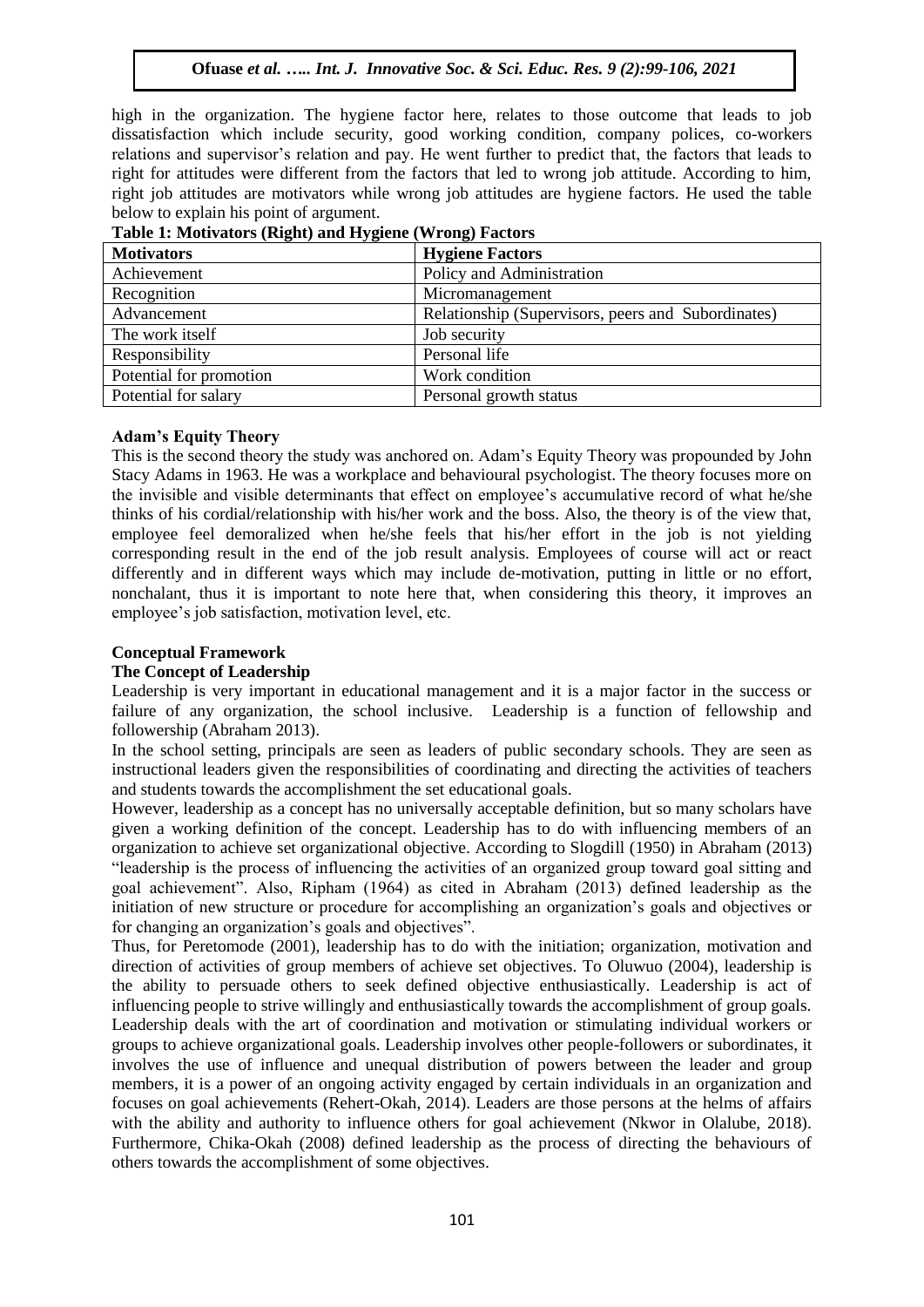## **Leadership Styles**

Nwachukwu (1988) in Robert-Okah (2014) identified three (3) major leadership styles; they include:

- Autocratic Leadership Style
- Democratic Leadership Style
- Laissez-Faire Leadership Style

*Autocratic Leader*: An autocratic leader is a leader that determines all policies, makes all rules and decisions, and does not welcome suggestions. He is a totalizing, a dictator and really authoritarian, he leads by forced and with threat. He punishes often for non-compliance or unsatisfactory job and not sympathetic to subordinates.

*Democratic Leader*: A democratic leader is friendly with group members while still maintaining a respectable distance, he involves subordinates/group members in decision-making, and in enacting rules; he is sympathetic with group members and welcomes suggestions and opinions of group members and allows them to choose their work partners, praises subordinates when task is effectively performed and leads by consultation.

*Laissez-Faire Leader*: A laissez-faire leader is one who allows subordinates to take decision with minimum input from him gives subordinates infinite independence and freedom, he is usually aloof and has a nonchalant attitude, and allows group members to set their own goals and pursue them at their own pace, and through any means they may choose.

## **The Concept of Teachers' Motivation**

A lot of principals do not actually seem to realize the effect or importance motivation has in their schools. This calls for an understanding of the factors that can actually motivate teachers positively. The size of school is important and no matter the number of teachers involved, every teacher needs one form of motivation or another. The approaches to motivation are mainly depending on the principal, the task to be accomplished.

Motivation has been described by many as that force which pushes workers to do things consequent upon the satisfaction of their needs so that they are inspired to accomplish task. These motivational needs very from one individual staff to another (Daka, 2011).

Motivation has effect on work output in quality and quantity. In the school, it is the teachers that hold the efficiency of quality teaching that gives the schools its academic standard and image. If teachers lack motivation to deliver quality teaching, then the school will be rated poorly. Principals then have to realize that teachers are their greatest asset. No matter the new technology and infrastructure at his disposal, without the willingness of motivation in their teachers, efficiency and effectiveness of goal achievement will elude them.

Motivation according to Denga (1996) in Robert Okah (2014), is that inner force that ignites, poked, spurs or energizes, directs and sustains behaviours towards goal achievement. Robert-Okah (2002) stated that motivation can either be positive or negative. Positive motivation can also referred to as "anxiety-reducing motivation" or the Carrot Approach offers something valuable to the individual being motivated, while negative motivation is also known as the "Stick Approach" uses threat or punishment.

Thus, Osuku (2002) noted that once there is a need for something, tension is created which energizes pushes or directs one towards a goal. Having realized this goal, tension is redeemed and this condition is called temporary situation. This process is called the motivation cycle.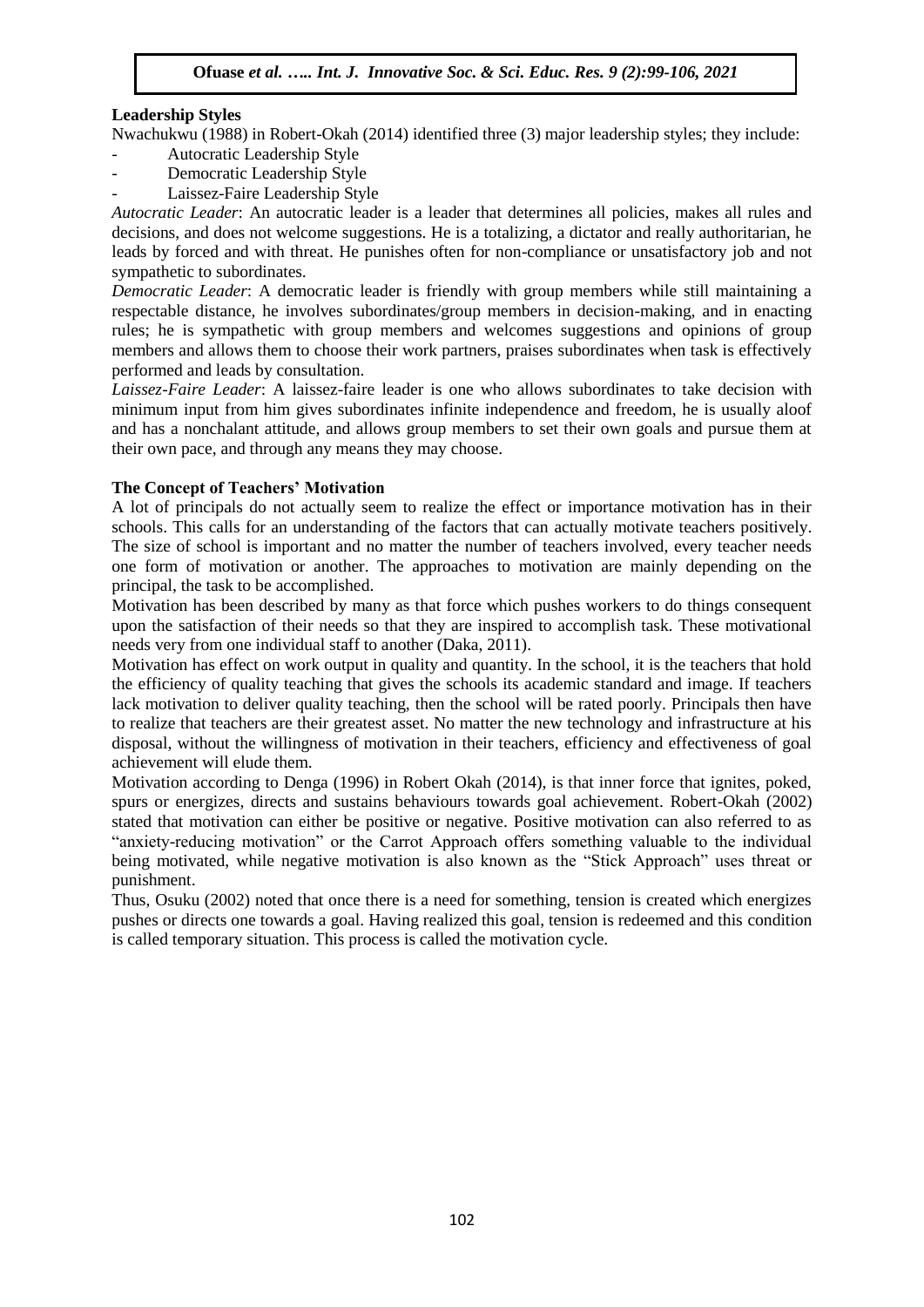

#### **Fig 1: The Motivation Cycle Adopted from E. Osuku (2002)**

In analyzing this cycle, teachers are having temporary situation and needs, what gives them the dive to achieve the goals in the principals' leadership styles as it records motivation. The importance of teachers' motivation by principals cannot be over emphases.

### **METHODOLOGY**

The descriptive survey design was adopted to guide the study. The population of the study was the 218 public senior secondary schools in Rivers State and their principals, (consisting of 153 male and 115 female principals). The sample of the study was 160 (91 male principals and 69 female principals and this represented 60% of the population. The sampling stratify technique used by the selection of the sample was proportionate random sampling technique. The instrument used for data collection was a self-designed questionnaire that was titled Principals Leadership Styles and Teachers' Motivation (PLSTM).

The questionnaire was made up of 18 questionnaire items. The instrument was structure as an adapted four point Likert Scale which include.

| SА        | $\equiv$ | strongly agree<br>$\equiv$ | 4 points        |
|-----------|----------|----------------------------|-----------------|
| A         | $=$      | Agree                      | 3 points<br>$=$ |
| D         | $=$      | Disagree                   | 2 points<br>$=$ |
| <b>SD</b> | $=$      | Strongly Disagree=         | 1 point         |

The criterion mean for the study was 2.50 and it mathematically derived from:  $4 + 3 + 2 +1 = 10 = 2.50$ 4 4

The validity of the instrument was determined by two lectures, one of the Department of Educational Management, Ignatius Ajuru University of Education and another from University of Port Harcourt, Department of Psychology Guidance and Counseling. The reliability coefficient was determined through Cronbach Alpha Statistics and 0.87 reliability coefficient was obtained. The research questions were answered using mean, standard deviation, weighted mean and criterion mean scores were used to answer the research questions. Z-test statistics was used to test the hypotheses at 0.05 level of significance.

The method of data analysis adopted for the study was the questionnaire items that have weighted mean scores that are equal to or above the criterion mean (2.50), has considered to be "agreed" by the respondents. A null hypothesis is considered to be accepted if its z calculated (z-cal) score of null hypotheses is greater than the z-criterion (z-crit) score. A null hypothesis is considered not accepted if its z-calculated (z-cal) score is lower than the z-criterion (z-crit) score.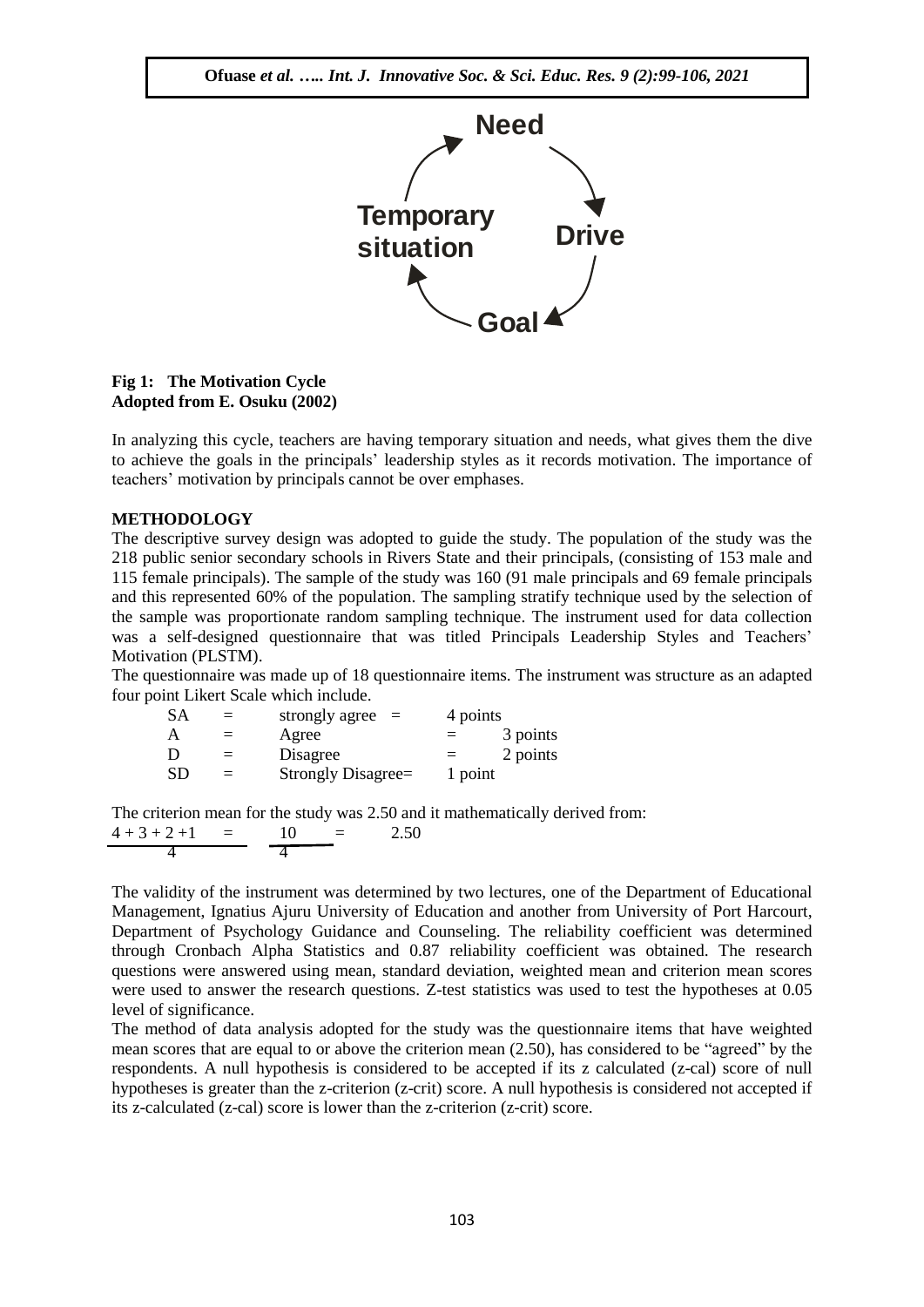## **PRESENTATION OF FINDINGS**

**Research question 1:** *What are the roles played by Principals Leadership Style in enhancing teacher's motivation in public secondary schools in Rivers State?*

**Table 1: The mean and weighted mean scores of the response of male and female Principals' on leadership styles in enhancing teachers' motivation in public secondary schools in Rivers State**

| S/N            | <b>ITEMS</b>                                           | <b>MALE</b>       | <b>FEMALE</b>     | <b>WEIGHTED</b> | <b>REMARK</b> |
|----------------|--------------------------------------------------------|-------------------|-------------------|-----------------|---------------|
|                |                                                        | <b>PRINCIPALS</b> | <b>PRINCIPALS</b> | MEAN(X)         |               |
|                |                                                        | (XI)              | (X2)              |                 |               |
|                | Prompt payment of salaries and other benefits to       | 3.51              | 3.67              | 3.60            | Agreed        |
|                | teachers                                               |                   |                   |                 |               |
| 2              | Involving teachers in the decision making and          | 3.74              | 3.62              | 3.68            | Agreed        |
|                | administrative process of the school                   |                   |                   |                 |               |
| 3              | Providing adequate and functional instructional aids   | 3.69              | 3.41              | 3.55            | Agreed        |
|                | for teaching and learning process for teachers         |                   |                   |                 |               |
| $\overline{4}$ | Ensuring a continuous and relevant in-service training | 3.69              | 3.62              | 3.53            | Agreed        |
|                | for teachers to improve their teaching skills          |                   |                   |                 |               |

Data on Table 1 shows that all 4 items had weighted mean scores (3.60, 3.68, 3.55 and 3.52) respectively, that were greater than 2.50 (criterion mean). This showed that the respondents agreed that items 1, 2, 3 and 4 shows that principals' leadership styles can enhance teachers' motivation in public secondary school in Rivers State.

**Research questions 2**: *What are the strategies employed by principals' leadership styles in teachers' motivation in public secondary schools in Rivers State?* 

**Table 2: The mean and weighted mean scores of the response of male and female principals on the strategies employed by principals' leadership styles in teachers' motivation in public secondary schools in Rivers State .**

| S/N            | ັ<br><b>ITEMS</b>                                                                                                                           | <b>MALE</b>       | <b>FEMALE</b>     | <b>WEIGHTED</b> | <b>REMARK</b> |
|----------------|---------------------------------------------------------------------------------------------------------------------------------------------|-------------------|-------------------|-----------------|---------------|
|                |                                                                                                                                             | <b>PRINCIPALS</b> | <b>PRINCIPALS</b> | MEAN(X)         |               |
|                |                                                                                                                                             | (XI)              | (X2)              |                 |               |
| 5              | Adequate and prompt funding improves teachers<br>out put                                                                                    | 3.46              | 3.20              | 3.33            | Agreed        |
| 6              | Incentive are provided for teacher who will<br>contribute towards teachers motivation                                                       | 3.41              | 3.52              | 3.47            | Agreed        |
| $\overline{7}$ | assigned<br>specific<br>The<br>teachers<br>are<br>responsibilities that helps teachers motivation                                           | 3.44              | 3.39              | 3.42            | Agreed        |
| 8              | Principals comes out regular maintenance of<br>school facilities so that teachers can have a<br>conducive teaching and learning environment | 3.45              | 3.40              | 3.41            | Agreed        |

Data on Table 2: Items 5, 6, 7 and 8 had weighted mean scores (3,33,3.47, 3.42 and 3.41 respectively) that were greater than 2.50 (criterion mean). This showed that the respondents agreed that items 5,6,7 and 8 are strategies employed by principals leadership styles in teachers motivation in secondary school in Rivers State.

### **Hypothesis**

- Ho1: There is no significant difference between the responds of male and female principals on principals' leadership styles in enhancing teachers' motivation in public secondary school in Rivers State.
- Ho2: There is no significant difference between the respond of male and female principals' on the strategies employed by principals' leadership styles in teachers' motivation in public secondary schools in Rivers State.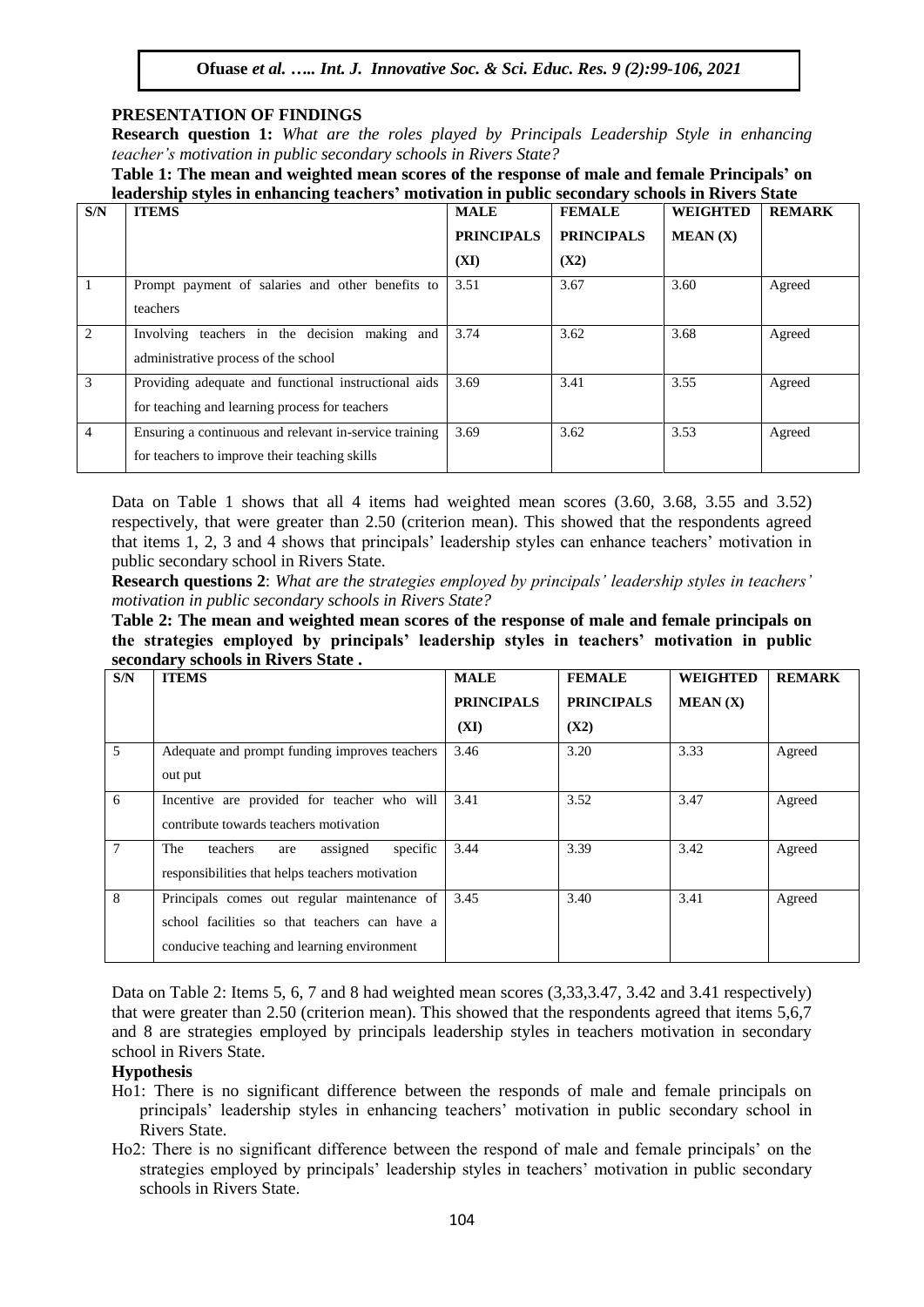### **DISCUSSION OF FINDINGS**

Principals' leadership styles in enhancing teachers' motivation in Public Secondary School in Rivers State. Sequel to table 1, it was found that the respondents agreed that principals' leadership styles can enhance teachers' motivation. This finding revealed that prompt payment of salaries and other benefits to teachers, involving teachers in the decision making and administrative process of the schools, providing adequate and functional instructional aid for teaching and learning process for teachers are ways that motivates teachers. This is in line with Robert-Okah (2014), that teachers could be motivated through the following factors, such as accommodation, salaries and allowance, teachers ought to be involved in some administrative processes like decision-making in schools.

Furthermore, from the findings, it was agreed that adequate and prompt funding improves teachers output, provision of incentive, assigned specific responsibilities and regular maintenance of school facilities are strategies employed by principals' leadership styles in teachers' motivation. This is in line with the National Policy on Education (2014) which states that education in Nigeria is no more a private enterprise, but a huge government venture that has witnessed a progressive evolution of government complete and dynamic intervention and active participation which includes funding for the provision of needed infrastructures and teaching aids.

#### **CONCLUSION**

From the findings above, the study concluded that teachers' motivation by principals in schools cannot be overemphasized. That when teachers are motivated by principals they tend to put in their best for productive outcome. Teachers' salaries and other allowance should be paid as at when due and teaching aids should be provided to aid teaching and learning process. Finally teachers should be involved in decision making processes. In so doing, it makes them to be part of the decision making process.

### **RECOMMENDATIONS**

The study made the following recommendations:

1. That principals should ensure prompt payment of salaries and other allowances through quick submission of normal roll and payment vouchers to the government who is the head of the school administration.

2. Principals should liaise with to Secondary School Board for regular in-service training of teachers for skill improvement.

3. Government and other private individuals/stakeholders in the educational sector should ensure that adequate funds are made available to put up new structures and maintain existing old ones.

4. Principals should always assign responsibilities teachers and also involved them in decision-making process so that teachers can be part of the decision-making in the schools.

5. No leadership styles is the best, however principals should use the most suitable leadership styles while dealing with teachers. The study will recommend that, principals' uses democratic leadership style because that motivates teachers the most.

### **REFERENCES**

- Aboyom, A. (2017, October 17). Five theories in human resources management. Retrieved from https://www.academic.edu13368503/five-thories-in-human-resource.managements
- Abraham, M. N. (2013). Educational administration in Nigeria, Port Harcourt: Pam Unique Publishing.
- Chika-Okoli, A. (2008). Leadership for organizational effectiveness. In Nkwor, E. O. Effective leadership for higher education reform in Nigeria. In N. P. Ololube (ed), Encyclopedia of institutional leadership, policy and management (pp.199-217) Port Harcourt: pearl publishers.
- Daka, T. A. (2011). Human resources management: the role of the school administration Okrika L.G.A. Rivers State, University of Port Harcourt, unpublished undergraduate research project.
- Federal Republic of Nigeria (FRN) (2014). National Policy on education Abuja: NERDC
- Nkwor, E. O. (2018). Effective leadership for higher education reform in Nigeria. In N. P. Ololube (ed), Encyclopedia of Institutional Leadership, policy and management (pp-199-217) Port Harcourt: pearl publishers
- Okorie, N. C. (2009). Organizational setting of leadership, theory into practice in educational organization (revised ed). Port Harcourt: Gibeon & sons press